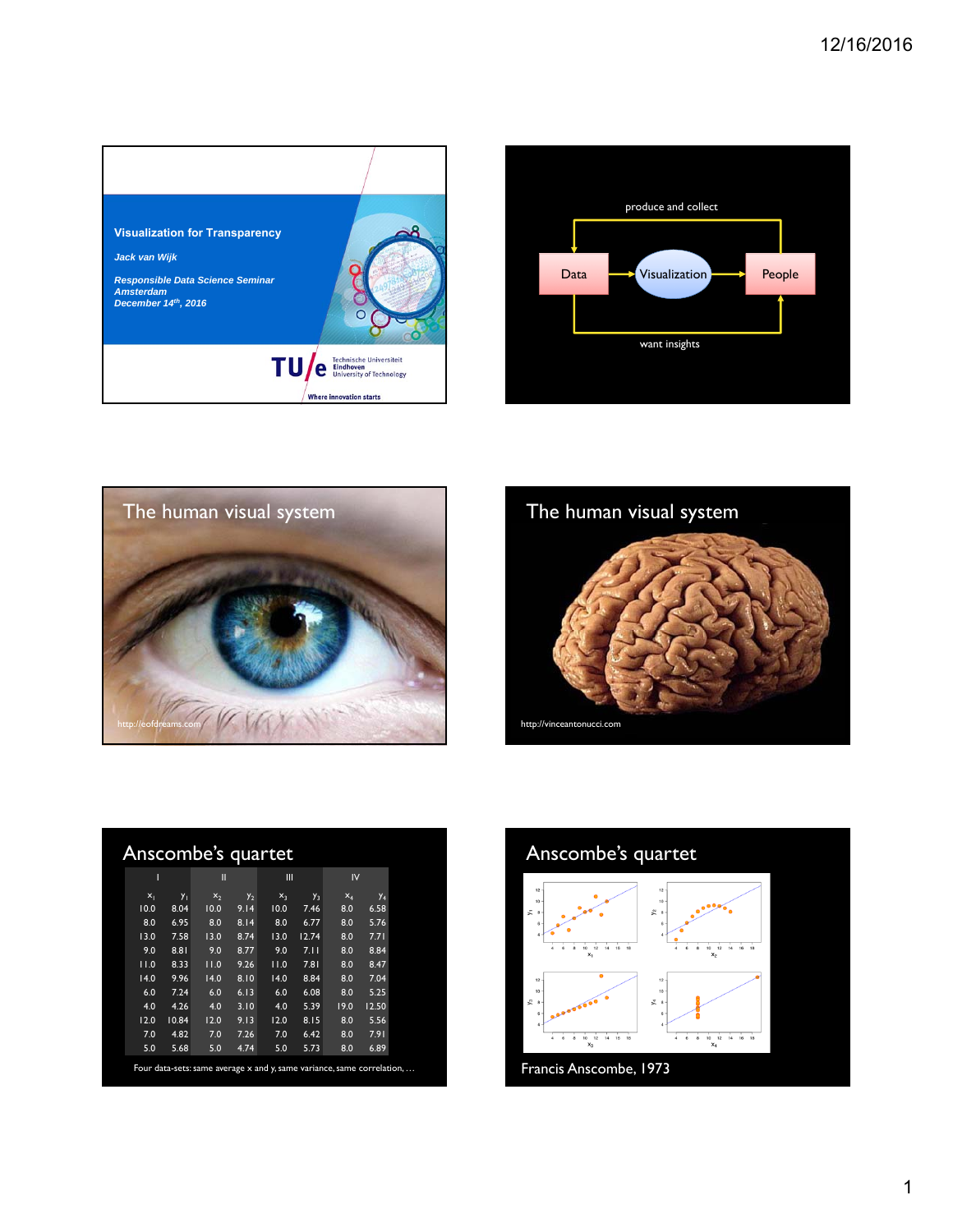







## One picture is worth a lot of pixels





- Focus on visual presentation
- Show everything in one picture?

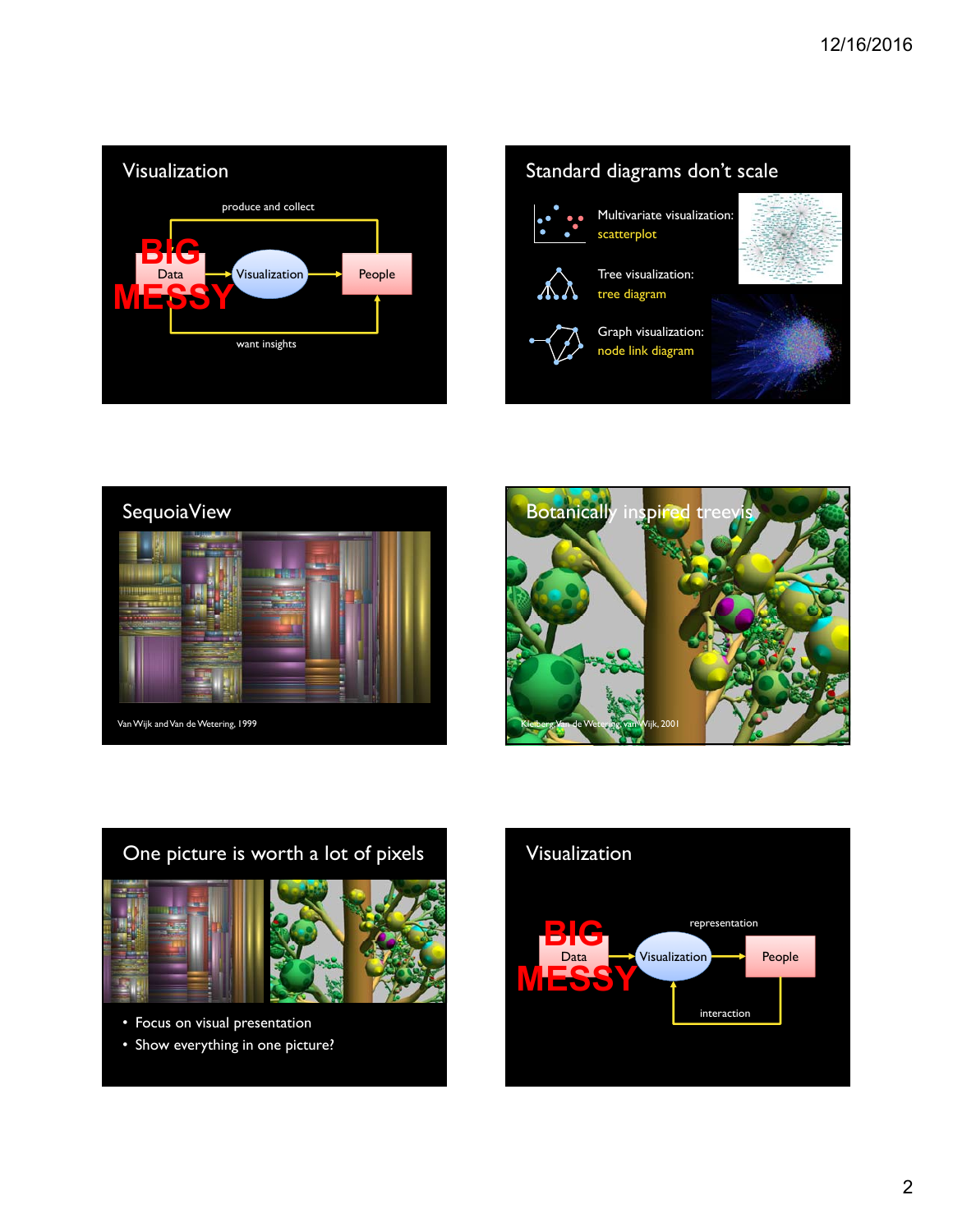#### Information Visualization

• The use of computer-supported, interactive, visual representations of abstract data to amplify cognition (*Card et al., 1999*)





## Information Visualization

• The use of computer-supported, interactive, visual representations of abstract data to amplify cognition (*Card et al., 1999*) Visualization: exploration process, not a picture.





# Statistics, machine learning, data mining, … Data Model **People BIG MESSY**

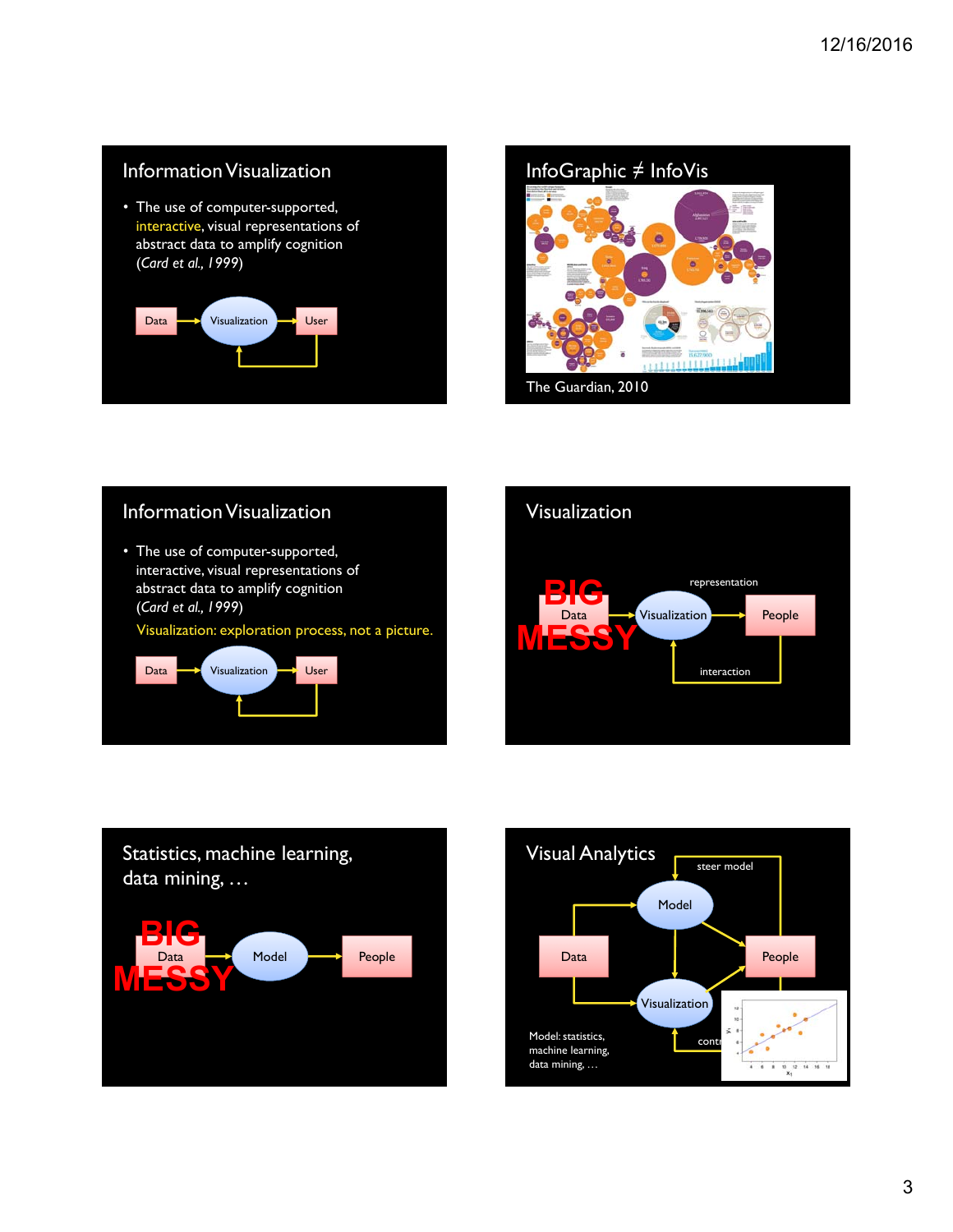#### Visual Analytics

#### **Computers**

- fast
- precise
- computation • search and store data
- graphics
- **Humans** • Flexible, inventive
- Solve problems
- Handle new situations
- Handle incomplete and/or inconsistent information
- Have domain knowledge and experience
- Can **see** things that are hard to compute

Visual Analytics: Synergy between computers and humans

| Data size                |                                                    |                  |
|--------------------------|----------------------------------------------------|------------------|
| business graphics        | <i>infovis</i>                                     | visual analytics |
| small $(1-10)$           | medium (1000)                                      | huge $(>106)$    |
| Try to move to the left: | · Filter, aggregate, statistics, machine learning, |                  |
|                          | without loosing essential information              |                  |







• use interaction and statistics

### **Challenges**

- Handling big, messy data
- Dealing with models
- Examples from Eindhoven
- Lessons learned, challenges ahead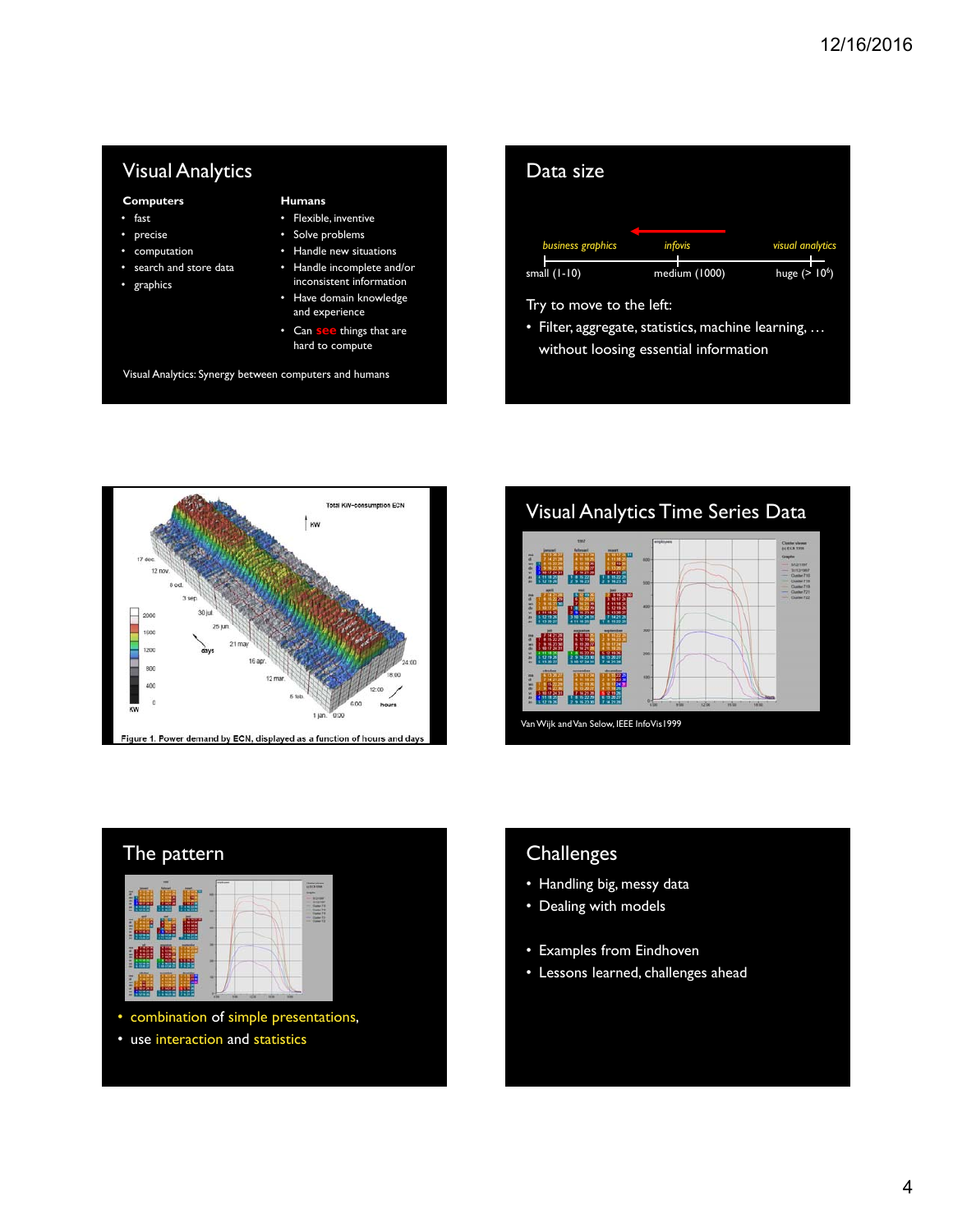





#### Dealing with big, messy data

Custom cases can be solved, using a combination of simple presentations, interaction and statistics

Generic challenges:

- How to scale up?
- How to generalize?

#### Dealing with models

- How to define ML/DM models?
	- What model, what parameter settings? – Which features of the data?
- How to understand the result?
- *How to make the black box transparent?*

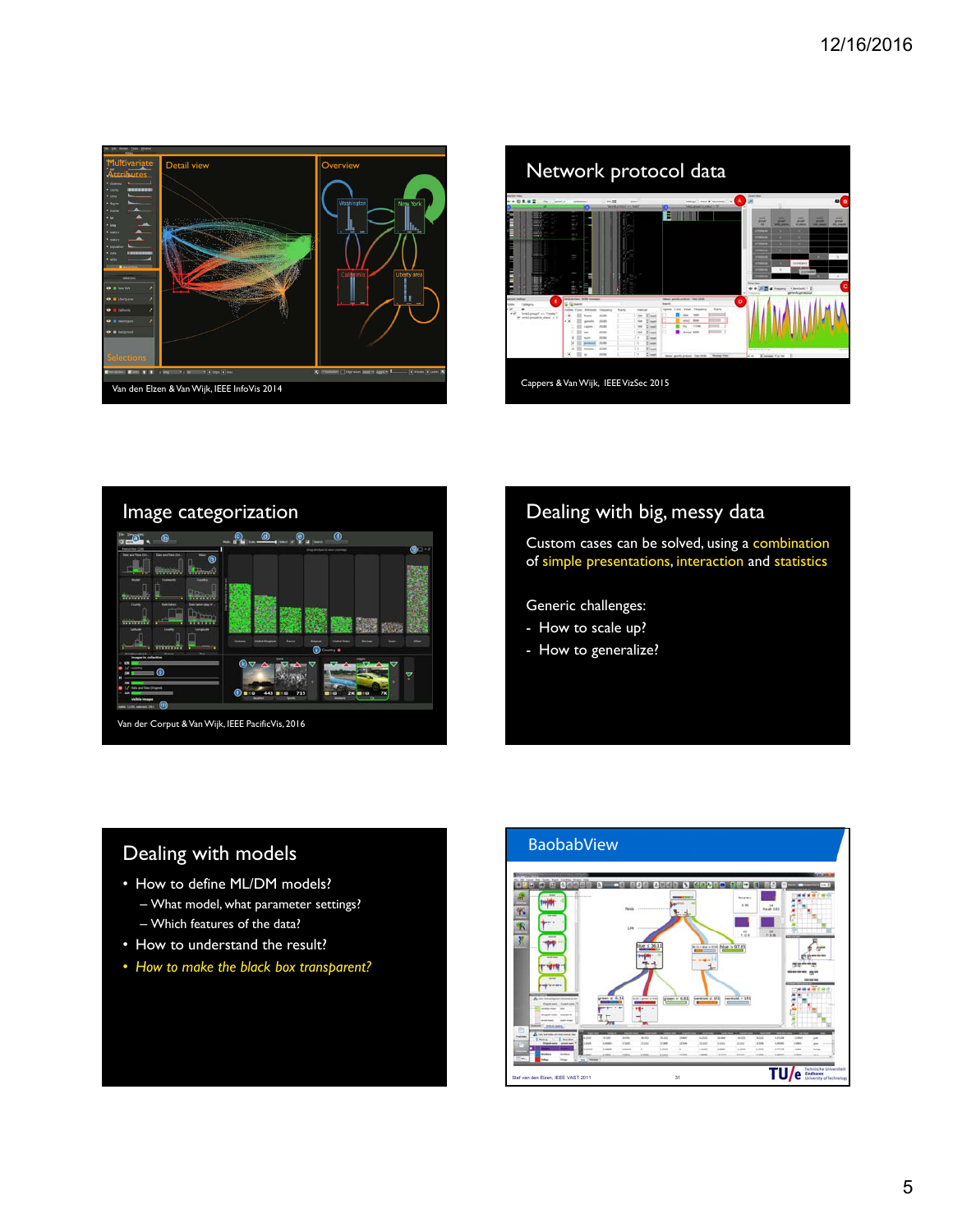